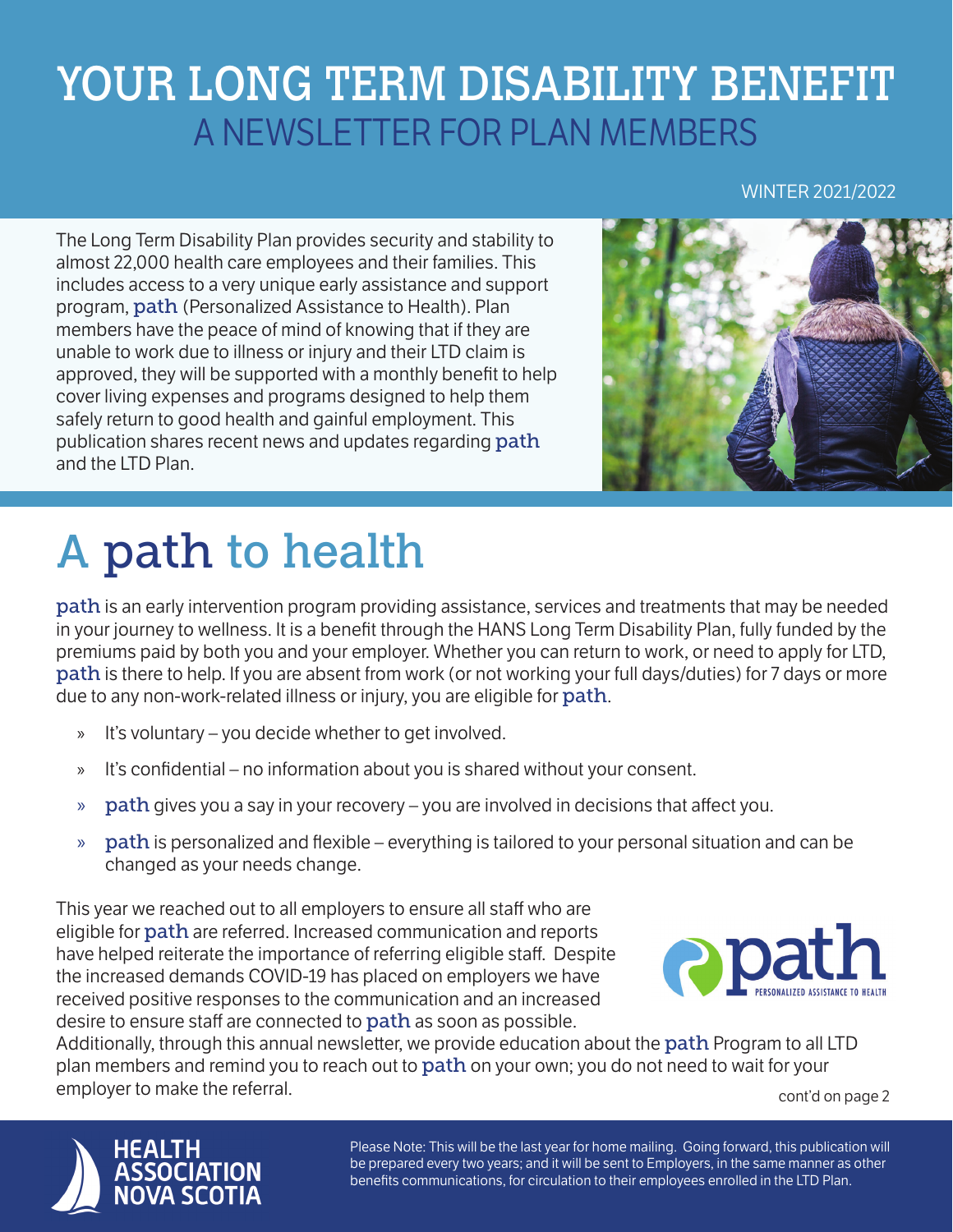#### YOUR LONG TERM DISABILITY BENEFIT A NEWSLETTER FOR PLAN MEMBERS

Last year was busy with 526 employees participating in **path**. This current year is even busier, and we expect to provide support to a record number of more than 700 participants. Mental health continues to be the leading cause for absences, which comes as no surprise with the continuation of the pandemic and its impact on both our personal and work lives. With long wait times to access mental health resources, this highlights the importance of accessing path to ensure extra support in navigating your absence and accessing treatment as soon as possible. As the majority of path participants do return to work, it's important to reach out to path as soon as possible - early intervention is critical to successful return to work planning.

An audit of the work being done by the path



service provider, Lifemark, was completed this year. Results indicated a high level of service and satisfaction. As a result, the contract with Lifemark was extended for an additional two years. Many testimonials speak to the excellent support provided by path consultants and appreciation for treatment funding when needed.

To learn more about the path program, please visit **www.healthassociation.ns.ca/path** or contact path directly by calling 1-888-824-3273 or by email at **path@healthassociation.ns.ca**.

### path Highlights

- In 2020/2021, the **path** program received 3017 referrals of which 526 employees participated.
- The overall return to work rate was up from last year to 55.6%, again exceeding the contractual key performance indicator of 40%.
- The **path** survey continues to report high satisfaction with both the program and the level of service provided by path consultants.
- An audit of the 2020-21 year was done; a high level of service was identified.
- The Mandatory Referral process was rolled out in April 2021.

#### path ...3 STEPS TO HEALTH

- 1. Find your path. Ask questions and self-refer. Call us at 1-888-824-3273.
- 2. Build your path work oneon-one with us to build a plan that works for your recovery.
- 3. Navigate your path, with help – You are not alone. We support your journey back to work or to a decision on a LTD application.

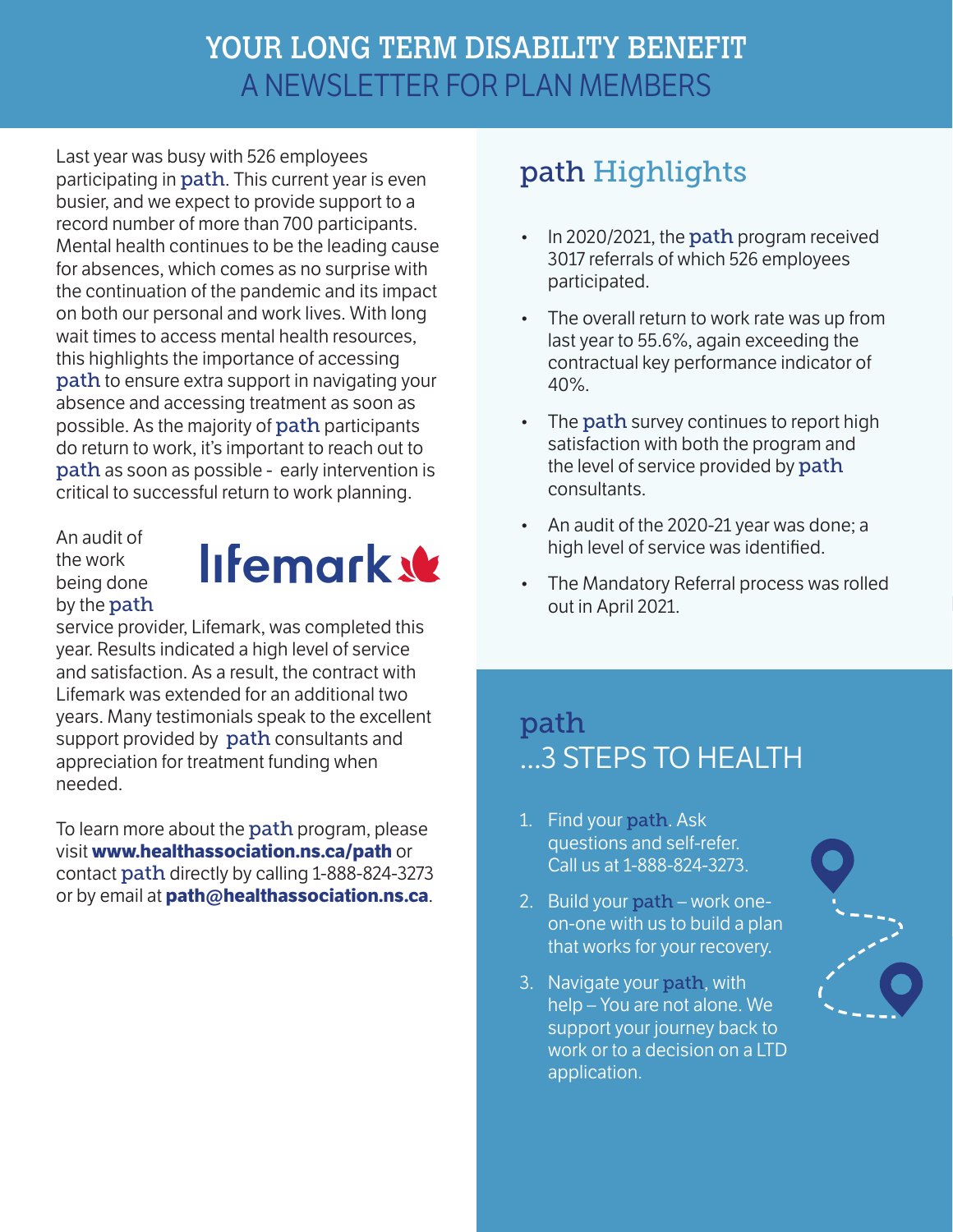### YOUR LONG TERM DISABILITY BENEFIT A NEWSLETTER FOR PLAN MEMBERS

• The Trustees approved an ad-hoc Cost of Living Adjustment (COLA) for disabled plan members disabled prior to 2014. The COLA was paid in April, 2021.



• Since April 1, 2021, members and employers contribute at a combined rate of 3.90% of

payroll. Any contemplated changes to the level of benefits or contribution rates will not be considered before a formal actuarial valuation is conducted. The next valuation is scheduled to be conducted as at August 31, 2022.

- The Disability Claims Management Sub-Committee (comprised of LTD Trustees and Staff) recommended and presented further information around a voluntary Medication Review Pilot for LTD Plan Claimants. The Trustees approved the pilot with direction to ensure written information is available for the claimant to provide to the family physician to ensure a continued positive patient: physician relationship is supported.
- The Trustees approved the contract extension of the path service provider (Lifemark) until February 2024.

#### LTD CLAIMS RECEIVED BY TOP 5 DIAGNOSIS IN 2020/2021

The LTD Trustees and staff regularly monitor claims activity as part of their oversight role. These trends also provide important information to inform our claims management strategies, ensuring disability benefits remain available to health care workers at an affordable cost.



#### ABOUT OUR LTD PLAN

- New LTD claims in 2020-2021 decreased by 15.5% in comparison to the previous year. At the same time, our claims approval rate is 78%.
- 71 Health Association member employers participate in the LTD Plan, with a total number of 21,953 insured lives.
- Health Association Nova Scotia is not an Insurance Company; rather, we are the sponsor of a 'Self-Insured' LTD plan, governed by a legal trust fund. The Trustees contract with a claims adjudicator (Manulife) to assess and process LTD claims.